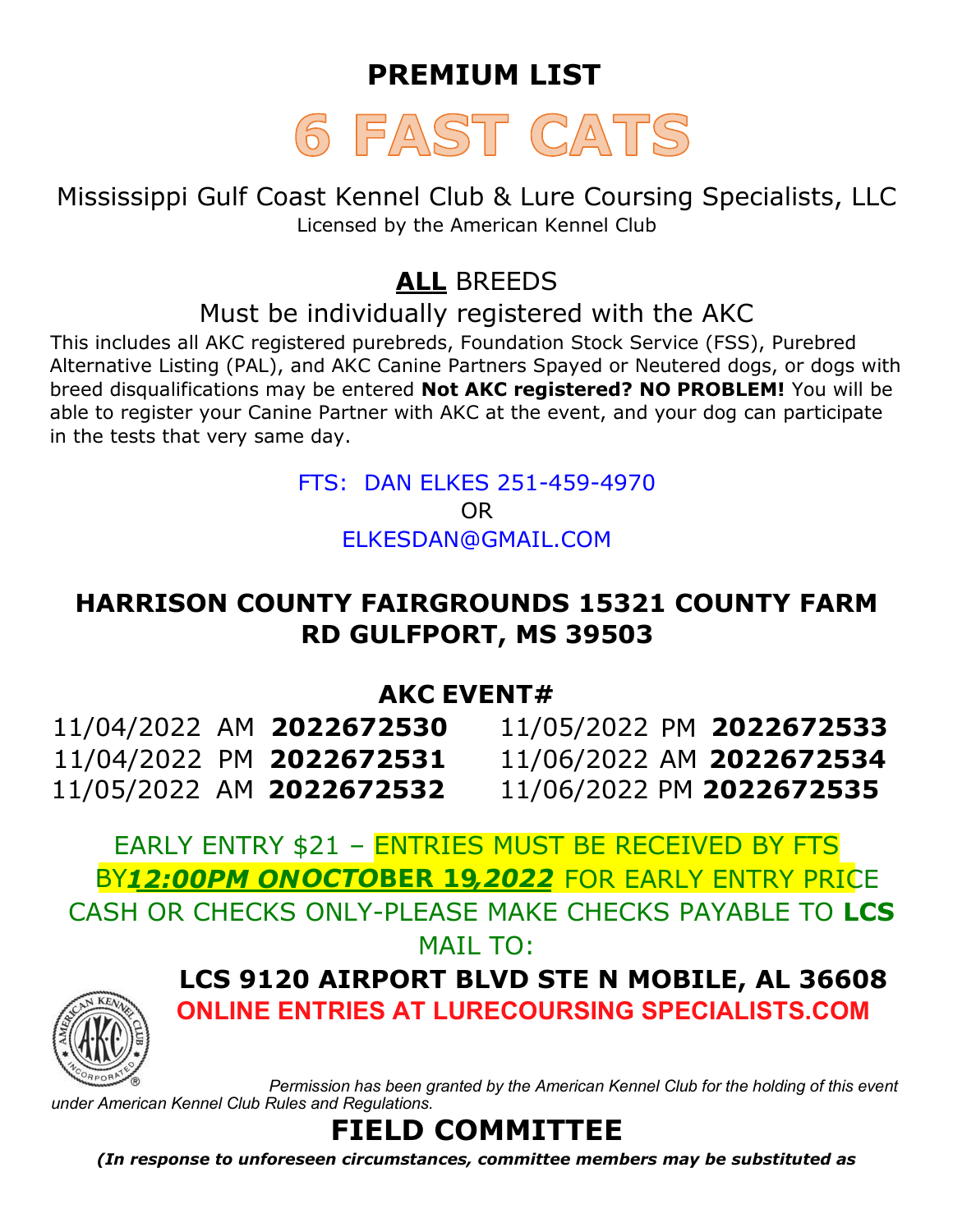#### *necessary)*

| DAN ELKES9120 Airport Blvd Ste N, Mobile, AL 36608 (251-459-4970)TRIAL SECRETARY |  |
|----------------------------------------------------------------------------------|--|
|                                                                                  |  |

## **AWARDS**

A light blue ribbon will be awarded to each dog that receives a qualification for the Fast CAT. New Title Rosettes for BCAT/DCAT/FCAT will be awarded.



**?? WHAT TO DO ??** 

**ENTER** 

Complete an official AKC entry form (located at the end of this premium list) for each dog. **ONE ENTRY FORM PER EVENT NUMBER**. A dog may only enter once per event. Separate fee for each dog and each test.

Link to fillable PDF entry form: http://images.akc.org/pdf/LureCoursing\_Entry.pdf

## **DAY OF TEST ENTRIES**

| Turn in your entry forms and fees to the TRIAL Secretary before 2pm on the day of the<br>test. |  |
|------------------------------------------------------------------------------------------------|--|

Cash or checks only – make checks payable to **LCS** 

## ROLL CALL WILL START AT 8:30AM MORNING ENTRIES WILL CLOSE AT 11:30AM AFTERNOON RUNS WILL START AT 1:00PM AND WILL CLOSE AT 3:00PM IF ENTRIES ARE NOT AT FTS ON OR BEFORE CLOSING TIME, THEY WILL **NOT** BE ACCEPTED **CANINE PARTNER REGISTRATION**

If your Canine Partner is not yet registered with AKC, simply fill out the Canine Partners Enrollment Application located at the end of this premium list and turn it in along with your entry form and fees (Payment is made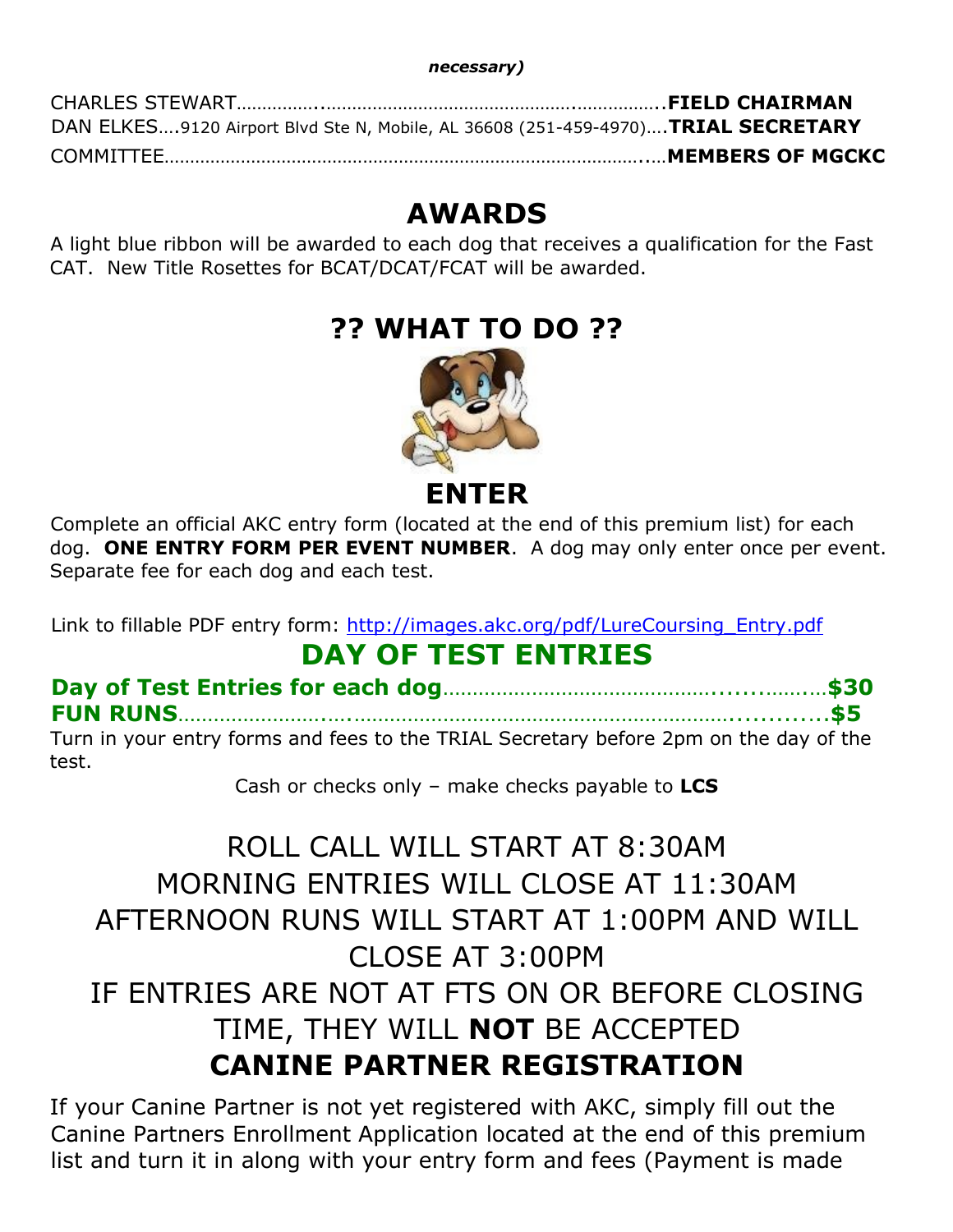directly to AKC. Fill out the credit charge authorization on the Canine Partners form or include a separate check for \$19 payable to AKC).

## **? ? WHAT'S NEXT ?? INSPECTION**

Immediately following the close of entries, each dog will be inspected by the inspection committee for lameness, fitness to compete, and females in season. All dogs to be inspected must be presented WITHOUT TAPE, BANDAGES, or WRAPPING/COVERINGS of any kind. (Coats, blankets, etc.) If, in the opinion of the inspection committee, any entry is found to be lame, unfit to compete or in season, they shall not be allowed to test, and the applicable entry fees shall be refunded.

#### **ROLL CALL AND PRE-TEST BRIEFING**

All entrants will assemble in a designated location in order for the Field Committee to confirm those entered in the test are present. Entrants should respond with "Here" when they hear their dogs' names called. At this time, test procedures will be explained and any questions answered.

### **RUNNING YOUR DOG**

It is recommended that dogs be handled with a "slip-lead" that gives instantaneous freedom to the dog when the "Tallyho" (release) signal is called by the Huntmaster.

Dogs may wear any collar except a choker collar, a collar with prongs or an electronic training collar. The collar should be snug to minimize the chances of getting hung up on something during the run. Owners should be aware that tags hanging from the collar could be required to be removed to help prevent them from being entangled on something during the run. Owners may use clips or rubber bands to hold the dog's hair. The owner assumes responsibility for the safety of the dog regarding the dog's collar and paraphernalia on the dog.

# **CONSECUTIVE RUNS ALLOWED**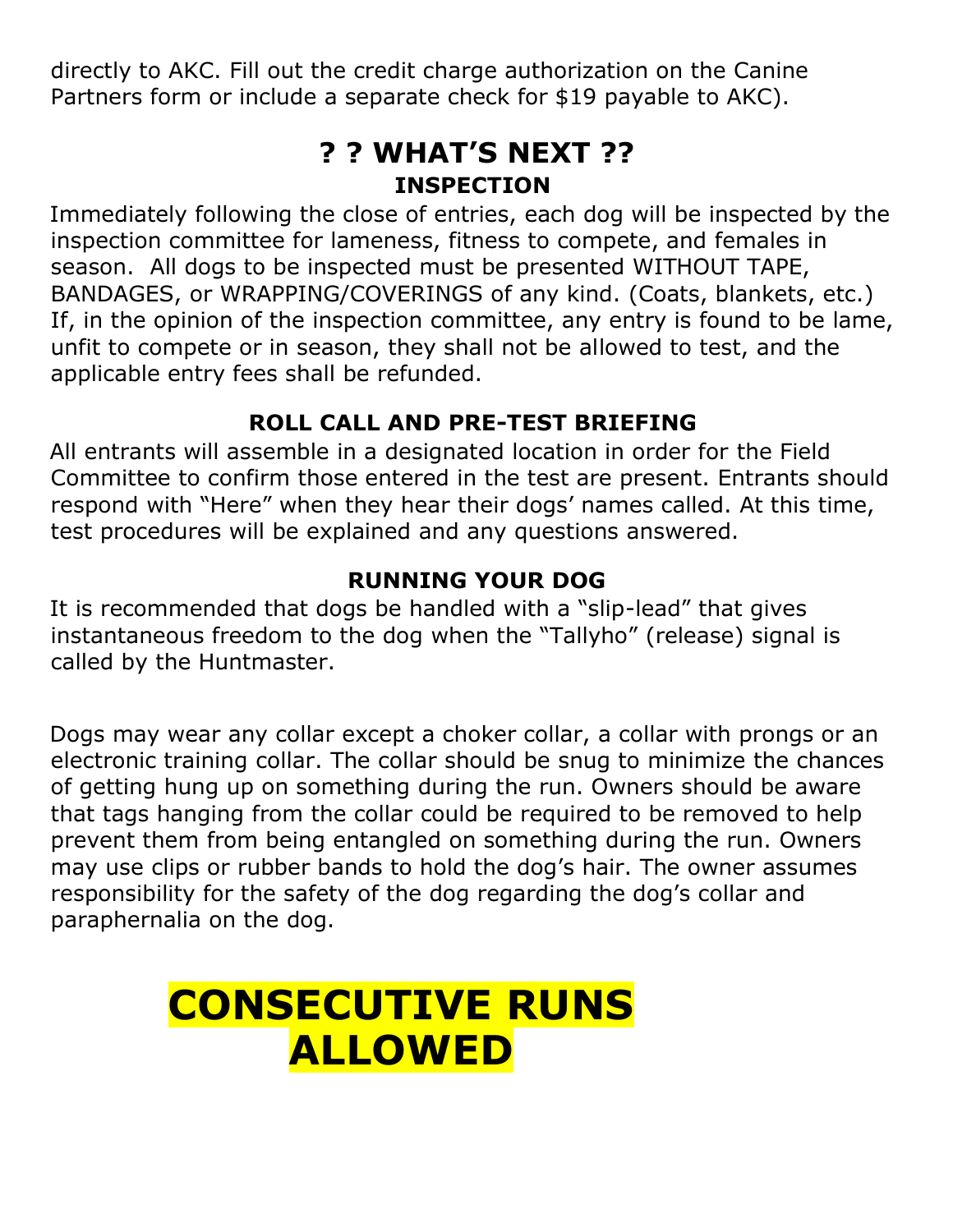#### **Fast CAT – Summary Description**

The Fast CAT Test is a timed 100-yard dash for dogs. It is meant to be a fun and healthy activity of interest to any dog owner. The following is a summary of how the event is structured.

#### **How Does Fast CAT Work?**

- **1.** Fast CAT is a timed straight race of 100 yards.
- **2.** Dogs run singularly.
- **3.** The dog's time to complete the 100-yard dash is converted into MPHs.
- **4.** A handicap system is applied to a dog's MPH to determine the number of points earned. The handicap system is based on the height of the dog at its withers: •  $18''$  or greater = handicap is 1.0
	- 12" up to less than  $18"$  = handicap is 1.5
	- Below  $12'' =$  handicap is 2.0
- **5.** Points = MPH multiplied by the dog's handicap
- **6.** Fast CAT titles suffix titles are earned at designated milestones:
	- BCAT  $= 150$  points
	- $\bullet$  DCAT = 500 points
	- FCAT =  $1,000$  points
	- FCAT $#$  = every additional 500 points
- **7.** Top 20 by Breed by Year: The AKC Fast CAT website will feature the Top 20 Fastest Dogs by Breed by Year national standings. The standings will be updated as event results are processed.

#### **Eligibility to Participate**

**8.** Open to all dogs at least 12 months of age that are individually registered/listed with the AKC. This includes dogs recorded in the FSS program, dogs with PAL numbers or dogs enrolled in the AKC Canine Partners program. Females in season may not enter. A dog may enter only once per event. (An event number defines an event.)

**9.** An inspection committee shall inspect each entry for lameness, fitness to compete and females in season. If necessary, the inspection committee is responsible for measuring dogs to determine their height at the withers.

#### **The Course/Equipment**

- **10.** Safety: Safety is of utmost importance. It is the responsibility of the event committee to insure the safety of the course, the equipment and the conduct of those involved with the event. It is recommended that the event committee run a test dog prior to the start of the event to ensure that the equipment functions properly and all personnel understand their jobs. Prior to moving the lure to position it for the start, the lure operator shall announce, "hold your dogs" in order to caution owners.
- **11.** The Start: Dogs may start up to 10 feet behind the starting line.
- **12.** The Finish: The club must provide enough room for a safe run-out area. It is suggested this be a minimum of 30 yards, however this is up to the decision of the club given the specifics of the setting. The club should consider fencing the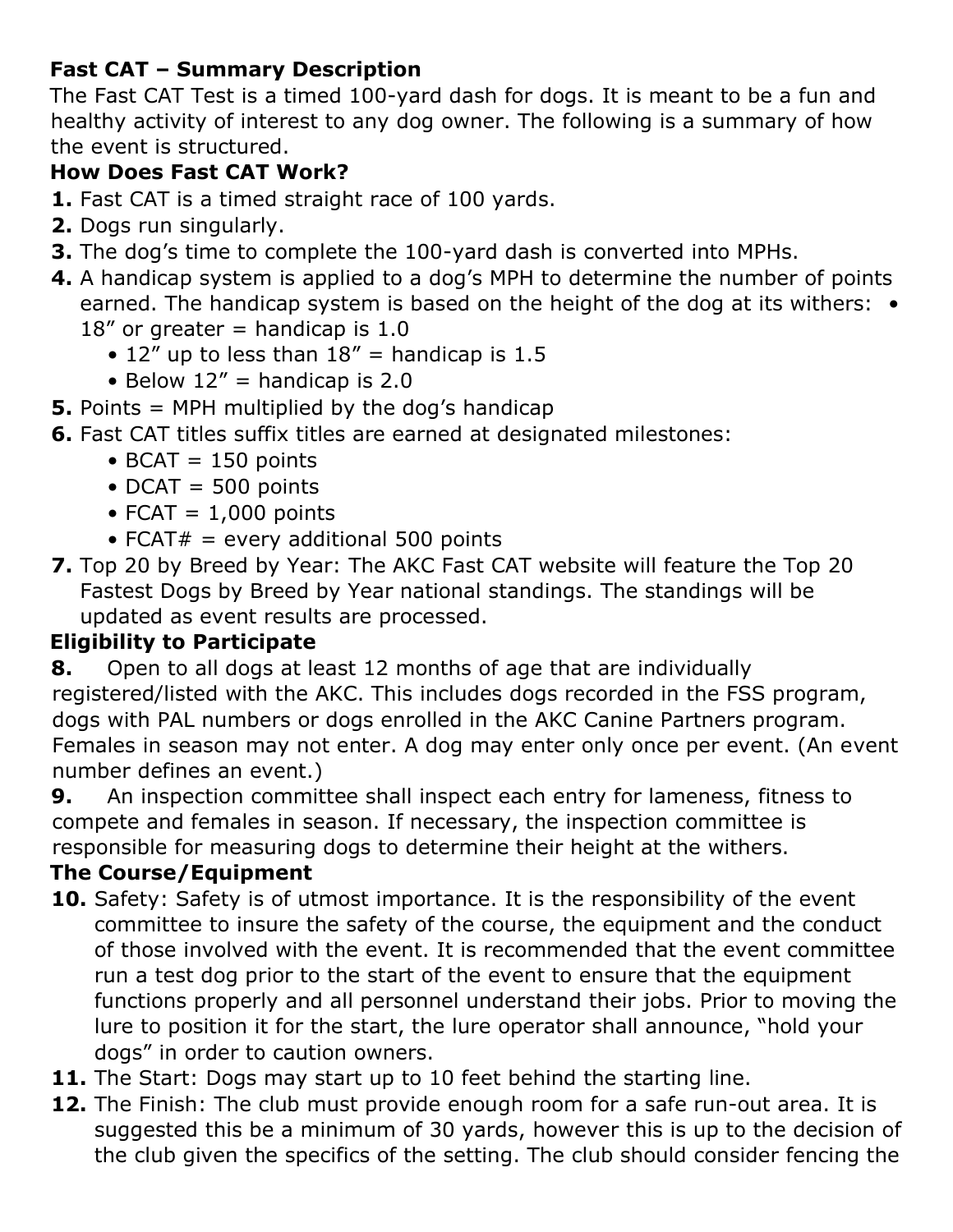end of the course in order to help collect the dogs. It is recommended that an owner or someone familiar with the dog stand at the finish to catch the dog once the course has been completed.

- **13.** Timing Devices: The time to complete the 100-yard dash is recorded to the nearest 1/100th of a second (e.g. 9.11). The club may use stopwatches or break the-beam equipment to obtain the time. If stopwatches are used, there shall be two timers positioned at the finish line. An individual at the start line shall signal with an arm drop the moment the nose of the dog crosses the start line. The timers shall start their stopwatches at the bottom of the arm drop. The timers shall stop their watches when the nose of the dog crosses the finish line. The times from the two stopwatches shall be averaged to determine the recorded time.
- **14.** Lure Equipment: Clubs may use either a drag or continuous loop system. If a continuous loop system is used the "return" string must be set outside of the running course. The lure operator and the lure equipment shall be safely positioned in a manner that does not interfere with the retrieval of the dog at the end of the course.
- **15.** Lure: A white plastic bag or a squawker may be used for the lure.
- **16.** Course/Fencing: The course must be essentially flat. The club should consider fencing the course area; however, this is up to the decision of the club given the specifics of the setting. The premium should state if the location of the event is enclosed with fencing.

#### **Huntmaster Has Control of the Course**

**17.** The Huntmaster has control of the course. In summary, the Huntmaster is in charge of all dogs and handlers on the field, shall ensure handlers understand safe release and retrieval procedures, shall ensure the lure is properly positioned, shall ensure the lure operator, timers and starting line signal person are ready, shall signal the lure operator to start the lure and shall give the verbal signal "tallyho" to release the dog.

#### **Hosting Fast CAT Events/Entering**

**18.** All AKC clubs licensed for Lure Coursing or the Coursing Ability Test will be automatically licensed for Fast CAT. All other AKC member or licensed clubs may apply to the Performance Events Department (PerformanceEvents@akc.org) to become licensed to hold Fast CAT provided they have the experience, equipment, and location to hold a safe event. Clubs will be limited to twelve Fast CAT events per calendar year. A club may not hold more than two Fast CAT events on the same day. A test must start and conclude on the same day.

**19.** A Fast CAT event can be either a stand-alone event or may be held in conjunction with other AKC events. In all cases the Fast CAT must be applied for as a separate event with its own event number.

**20.** Entries: All participants must fill out an entry form as provided in the event's premium list. A club may accept entries prior to the event and/or a club may accept day-of-event entries. The specifics of how entries will be accepted must be explained in the premium. A club may limit the number of entries it will accept in a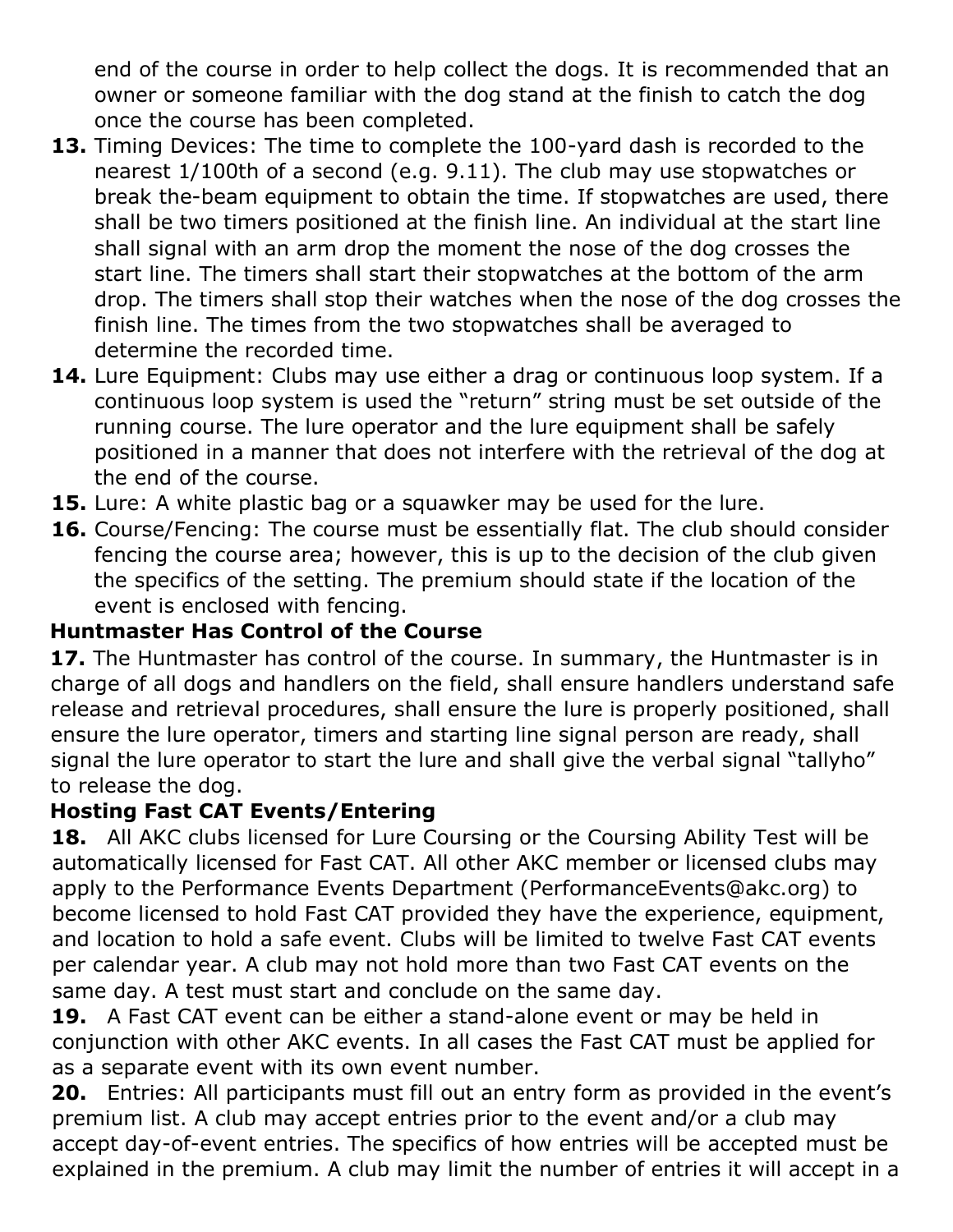Fast CAT event. Additional "stand-by" entries above the limit may be taken at the discretion of the event committee, and these dogs will be allowed to run if time permits. Owners of stand-by dogs must be informed that they are on the stand-by list and may choose not to participate.

#### *Complete regulations governing Fast CAT can be found on AKC Fast Cat website and will appear in Chapter 16 of the Regulations for Lure Coursing.*  **NOTICE TO ALL EXHIBITORS**

#### **\*Facilities\***

The pasture field has no amenities or shade available. Please ensure the comfort of you and your dogs by bringing your own portable shade/shelter and water.

Portable restrooms will be made available.

This event is on rural ranchland. There is no food vending. Feel free to bring your own food and drinks.

For the safety of the dog and as a courtesy to other entrants, a testing dog should have a reliable recall. A penalty of \$10.00 may be assessed for any dog causing an excessive delay of the event because it cannot be recalled or retrieved from the field. Dogs that delay the event because their owners cannot recall them may be refused entry at future events.

The Huntmaster is responsible for field safety and therefore s/he is in complete charge of all dogs and handlers on the field. In service to this responsibility, s/he has the authority to stop the lure in any potentially dangerous situation and signal the handler to retrieve a testing dog. Listen to the Huntmaster and follow all instructions promptly and swiftly.

Any decisions made by the event's officiating judge(s) regarding the performance of an entered dog shall be final. Full discretionary power is given to the judge(s) to withhold any and all qualifications for lack of merit. The Judge(s) is responsible for ensuring compliance with the AKC Regulations on the field.

Exhibitors should follow their veterinarian's recommendation to assure their dogs are free of internal and external parasites, any communicable diseases and have appropriate vaccinations.

Coursing is an athletic activity that can tax a dog's physical strength. Dogs that are overweight and/or out of condition may be at greater risk for injury and exhaustion. The Inspection Committee has the authority to disallow a dog's entry into a test, and in such instances, applicable entry fees will be refunded.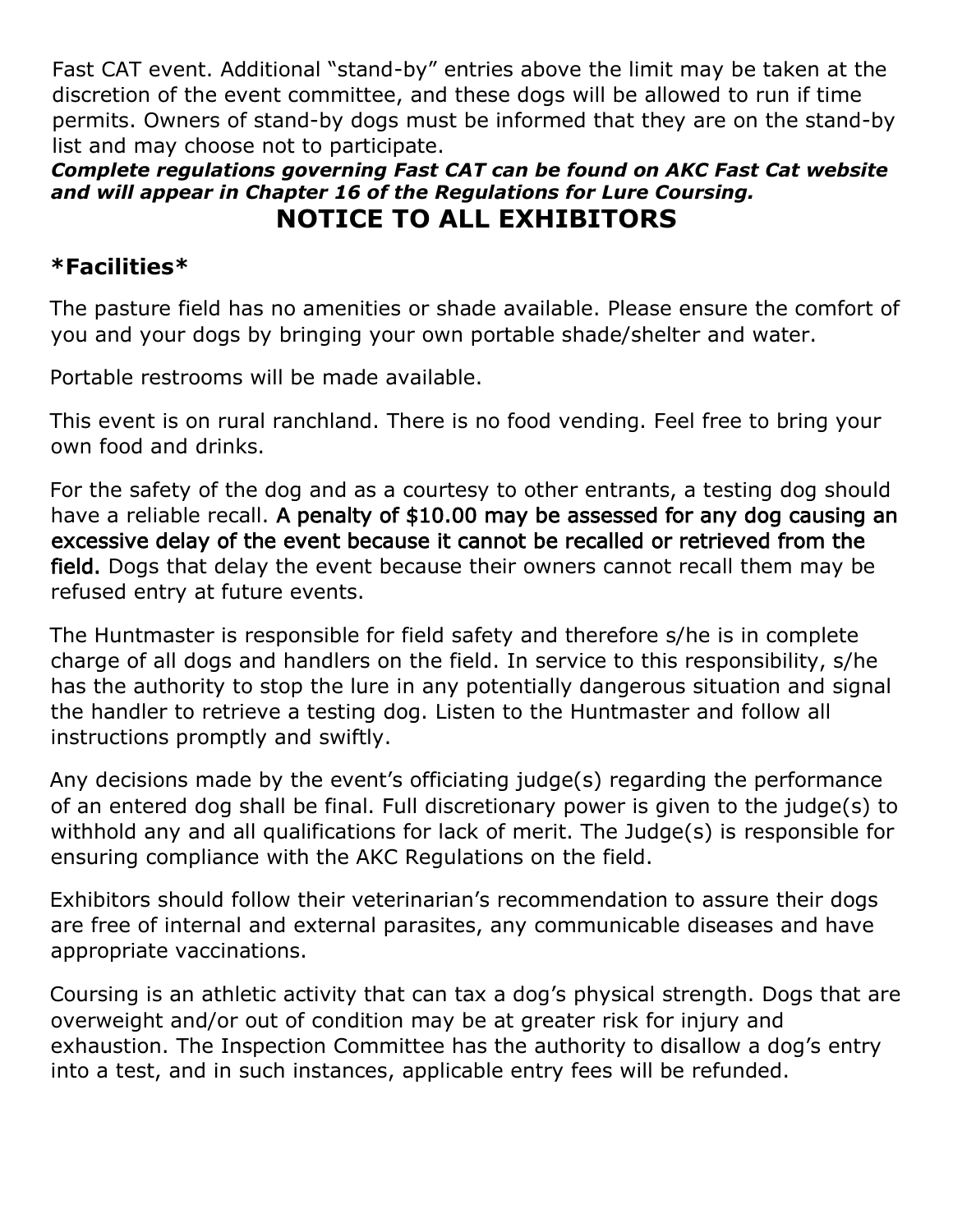### **FOR THE SAFETY OF EXHIBITORS AND DOGS:**

#### **PLEASE HAVE RELEASER AND CATCHER IN PLACE BEFORE RUNNING DOG**

## **NO RECALL FROM THE STARTING LINE**

#### **COURSE AREA IS FENCED**

#### **\*General\***

No entry fees will be refunded if the event cannot be started or completed by reason of riots, civil disturbances, fire, extreme and/or dangerous weather conditions, an Act of God, public emergency, act of a public enemy, strikes or any other cause beyond the control of the Club or its members and representatives.

A penalty of \$5.00 may be assessed for any loose dogs not competing in the course in progress.

Persons exhibiting conduct detrimental to AKC/GCSHC/any dogs(s) and/or other person(s) will be asked to leave the trial site.

The event-hosting club, its agents, members, representatives, volunteers, etc., assume no responsibility for any loss, damage or injury sustained by exhibitors, handlers, or to any of their dogs or property and further assumes no responsibility for injury to children or spectators.

All rights to televise, videotape, advertise, photograph, promote or otherwise exploit this event are vested in the club, or in persons to whom assignments of such rights have been made in writing by the club. All persons and animals attending these shows grant the club the right to use their likeness and voice in any matter without further consent.

Entry fees submitted and accepted will be refunded in if the withdrawal of said entries are requested by the dog's owner or agent prior to the closing deadline for entries. Requests must be made in person to the FTS. No refunds for pre-entry fees unless the entered dog upon inspection is lame, unfit to compete, or in season.

#### Females in season are NOT allowed on the site.

Late, incomplete, unsigned, unpaid or conditional entries, or entries not containing the "Agreement" found on the Official AKC Entry Form will not be accepted.

Substitution of dogs will be accepted at the time of roll call/inspection. Once inspection is complete, no further substitution will be allowable.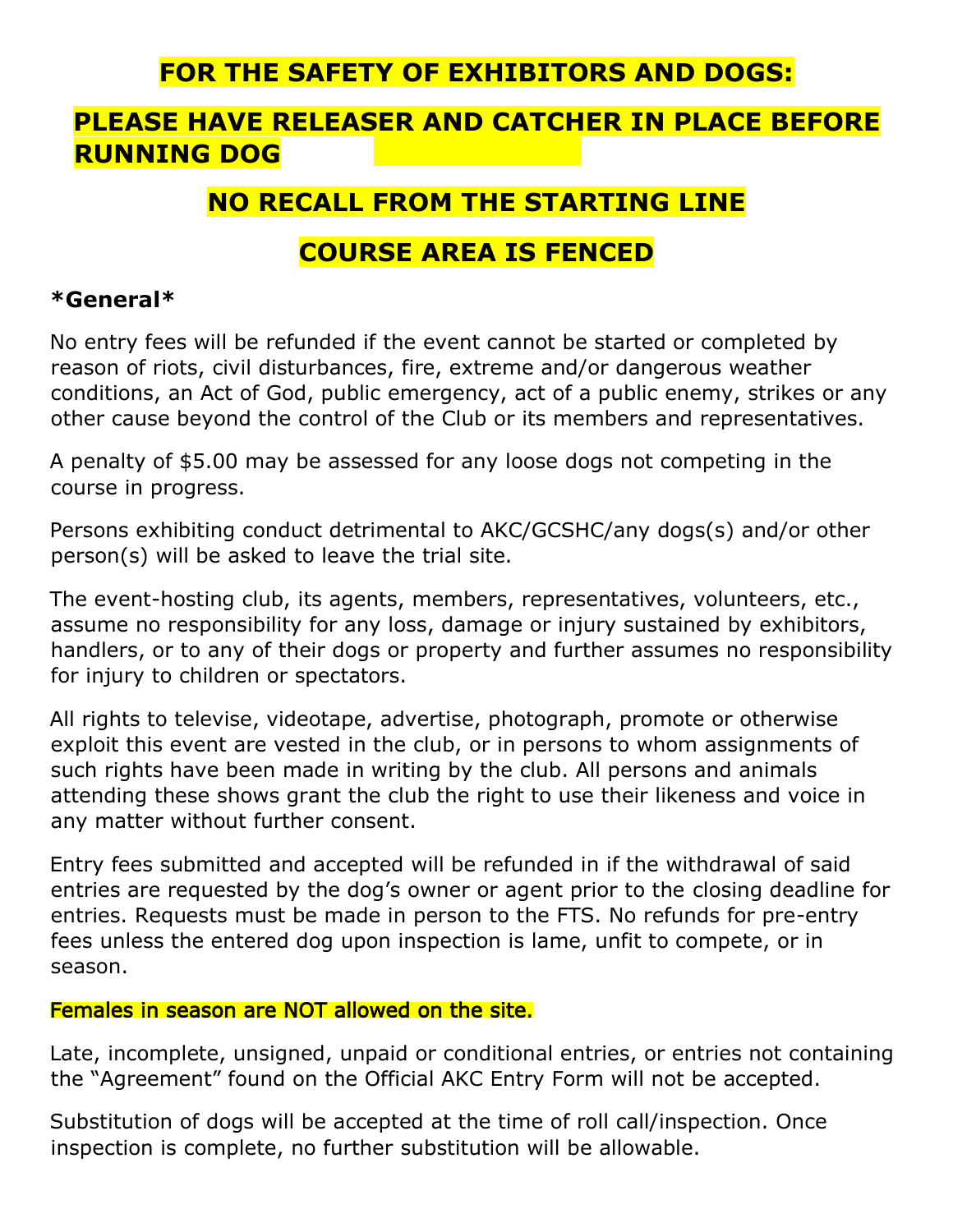A return check fee of \$50.00 will be assessed for any check(s) returned for insufficient funds.

**YOU MUST HAVE 1 ENTRY FORM PER DOG PER EVENT NUMBER, NO EXCEPTIONS!!!**

**ALL ENTRIES MUST BE LEGIBLE OR THEY WILL NOT BE ACCEPTED!!! IF YOU DO NOT SHOW UP FOR YOUR RUN, DURING THE RUN TIME, YOU WILL FORFEIT YOUR RUN!! NO MAKE UP RUNS!!**

**DIRECTIONS TO TRIAL SITE** TAKE EXIT 28 FROM I-10 HEAD NORTH TO THE HARRISON COUNTY FAIRGROUNDS

**EMERGENCY VET (On call)**

GULF COAST VETERINARY EMERGENCY HOSPITAL BILOXI MS 228-392-7474 USE EXIT 41 OFF I-10 HEAD SOUTH ON LEFT SIDE OF ROAD WITH RED ROOF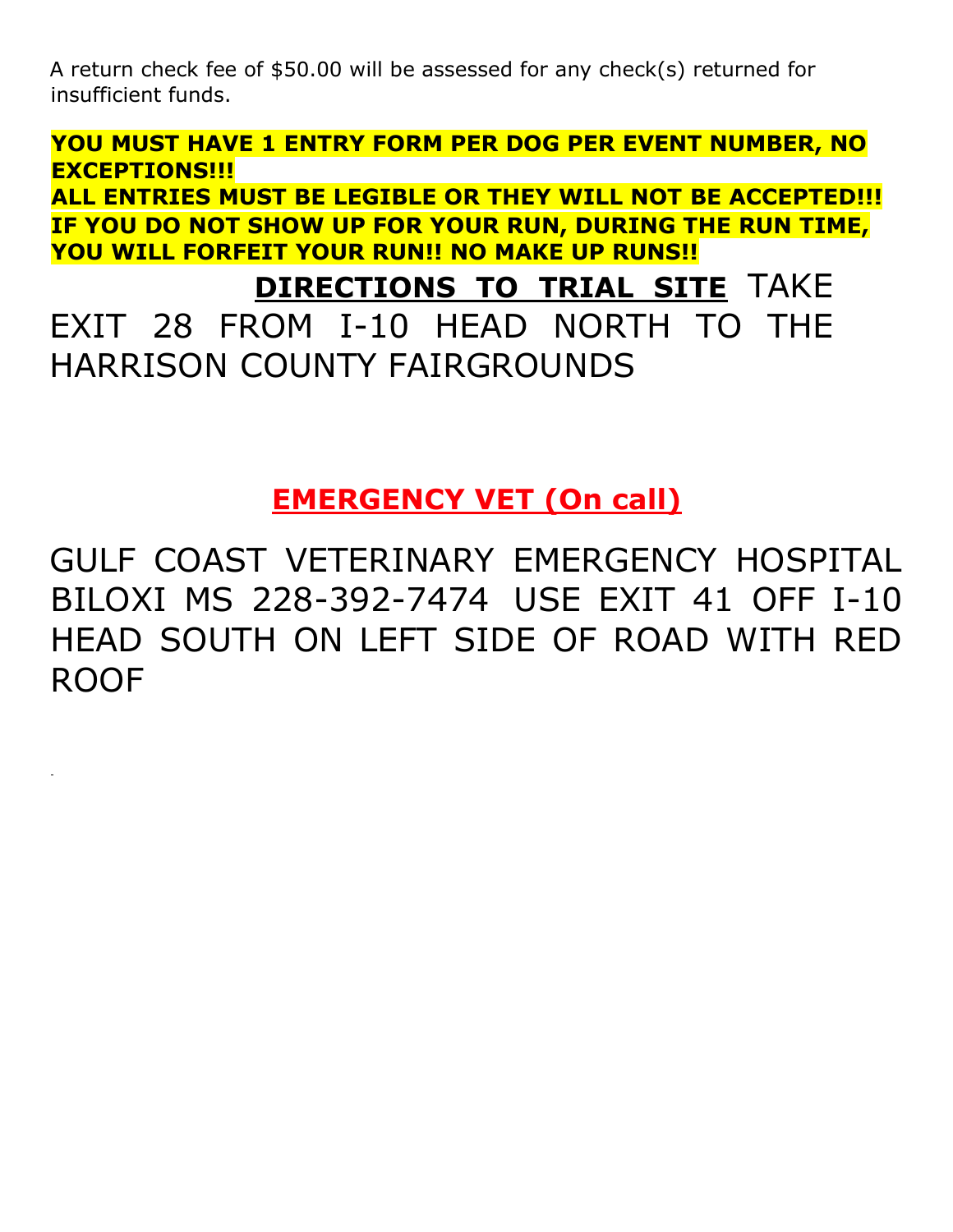# **RV / OVERNIGHT PARKING**

#### MS GULF COAST KENNEL CLUB **RV PARKING REGISTRATION**

*BARKING GOOD TIME FAST CAT*

Thursday, NOV 3 \* Friday, NOV 4, \* Saturday NOV5, \* Sunday NOV6, 2022

RV parking is 30.00 per night with advanced registration, 40.00 per night on date of event. Spaces are assigned in the order they are received. No refunds after closing date. Limited handicap parking with permit. Exhibitors are responsible for cleaning up their parking area. Parking tags will be available and must be visible on your windshield at all times. All hookups have water, 30 and 50 amps hookups. There is a dump station on the grounds.

NOTE: RVs or other vehicles/trailers parking in non RV designated spaces and using hookups (30 or 50 amps) will be charged 50.00 per day.

|  | Email <u>Communication and the communication of the communication of the communication</u> |
|--|--------------------------------------------------------------------------------------------|
|  |                                                                                            |
|  | Motorhome_______ Trailer_________ Size______________________ Handicapped________           |
|  |                                                                                            |
|  |                                                                                            |

I agree, by signing not to hold MS Gulf Coast Kennel Club, or its members, directors, officers, the owners of the premises of any responsibility of any loss. I personally assume all responsibility and liability for any such claim. I further agree to hold aforementioned parties harmless for any such claim of any kind.

Signature\_\_\_\_\_\_\_\_\_\_\_\_\_\_\_\_\_\_\_\_\_\_\_\_\_\_\_\_\_\_\_\_\_\_ Date\_\_\_\_\_\_\_\_\_\_\_\_\_\_\_

Mail form & fees to: Mary Beth Lanassa 602 Commerce St. Gulfport, MS 39507. 228-697-8030 mblanassa@gmail.com **PayPal** for RV registration **only:** MSGulfCoastKC@gmail.com Please use Friends&Family or add \$3 to payment.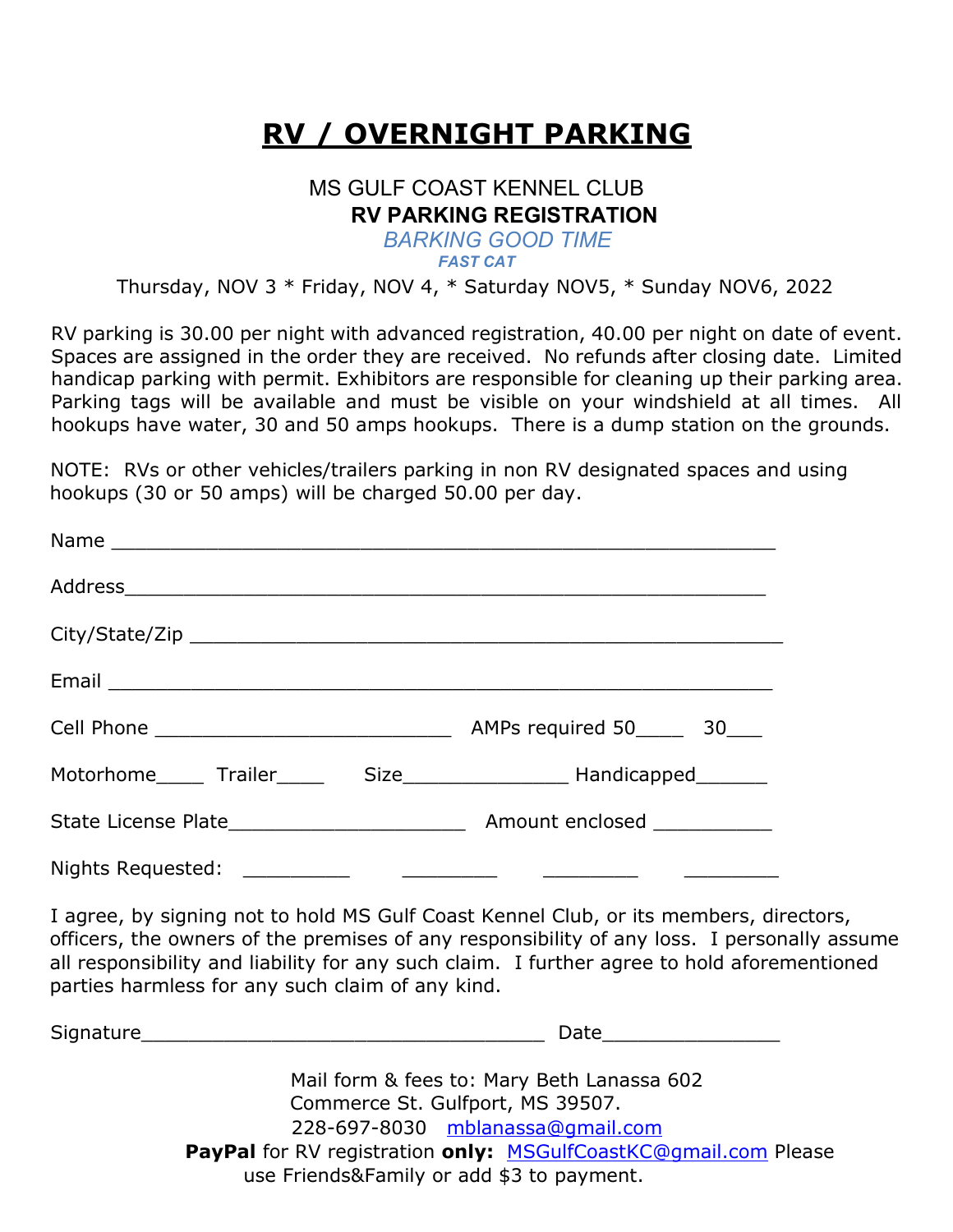#### **Official American Kennel Club Lure Coursing Entry Form**

| Club:                                                                                                                                                                                                                                                                                                                                                                                                                                                                                                                                                                                                                                                                                                                                                                                                                                                                                                                                                                                                                                                                                                                                                                                                                                                                                                                                                                                                                                                                                                                                                                                                                                                                                                                                                                                                                                                                                                                                                                                                                                                                                                                                                                                                                                                                                                                                                                                                                                                                                                                                                                                                                                                                                                                                                                                                                                                                                                                                                                                                                                                                                                                                                                                                                                                                                                                                                                                                                                                                                                                                |         | Date:                                            | Event#:                              |                             |
|--------------------------------------------------------------------------------------------------------------------------------------------------------------------------------------------------------------------------------------------------------------------------------------------------------------------------------------------------------------------------------------------------------------------------------------------------------------------------------------------------------------------------------------------------------------------------------------------------------------------------------------------------------------------------------------------------------------------------------------------------------------------------------------------------------------------------------------------------------------------------------------------------------------------------------------------------------------------------------------------------------------------------------------------------------------------------------------------------------------------------------------------------------------------------------------------------------------------------------------------------------------------------------------------------------------------------------------------------------------------------------------------------------------------------------------------------------------------------------------------------------------------------------------------------------------------------------------------------------------------------------------------------------------------------------------------------------------------------------------------------------------------------------------------------------------------------------------------------------------------------------------------------------------------------------------------------------------------------------------------------------------------------------------------------------------------------------------------------------------------------------------------------------------------------------------------------------------------------------------------------------------------------------------------------------------------------------------------------------------------------------------------------------------------------------------------------------------------------------------------------------------------------------------------------------------------------------------------------------------------------------------------------------------------------------------------------------------------------------------------------------------------------------------------------------------------------------------------------------------------------------------------------------------------------------------------------------------------------------------------------------------------------------------------------------------------------------------------------------------------------------------------------------------------------------------------------------------------------------------------------------------------------------------------------------------------------------------------------------------------------------------------------------------------------------------------------------------------------------------------------------------------------------------|---------|--------------------------------------------------|--------------------------------------|-----------------------------|
| Location:                                                                                                                                                                                                                                                                                                                                                                                                                                                                                                                                                                                                                                                                                                                                                                                                                                                                                                                                                                                                                                                                                                                                                                                                                                                                                                                                                                                                                                                                                                                                                                                                                                                                                                                                                                                                                                                                                                                                                                                                                                                                                                                                                                                                                                                                                                                                                                                                                                                                                                                                                                                                                                                                                                                                                                                                                                                                                                                                                                                                                                                                                                                                                                                                                                                                                                                                                                                                                                                                                                                            |         | Event type (test or trial):                      | $\Box$ Test                          | $\Box$ Trial                |
| Breed:<br>Stakes: $\Box$<br>$\Box$ CAT<br>$\Box$ Special<br>□QC □Open □Veteran XFast CAT                                                                                                                                                                                                                                                                                                                                                                                                                                                                                                                                                                                                                                                                                                                                                                                                                                                                                                                                                                                                                                                                                                                                                                                                                                                                                                                                                                                                                                                                                                                                                                                                                                                                                                                                                                                                                                                                                                                                                                                                                                                                                                                                                                                                                                                                                                                                                                                                                                                                                                                                                                                                                                                                                                                                                                                                                                                                                                                                                                                                                                                                                                                                                                                                                                                                                                                                                                                                                                             |         |                                                  | Amount of entry<br>fees enclosed: \$ |                             |
| Breeder:                                                                                                                                                                                                                                                                                                                                                                                                                                                                                                                                                                                                                                                                                                                                                                                                                                                                                                                                                                                                                                                                                                                                                                                                                                                                                                                                                                                                                                                                                                                                                                                                                                                                                                                                                                                                                                                                                                                                                                                                                                                                                                                                                                                                                                                                                                                                                                                                                                                                                                                                                                                                                                                                                                                                                                                                                                                                                                                                                                                                                                                                                                                                                                                                                                                                                                                                                                                                                                                                                                                             |         | AKC No. PAL/ILP No. Foreign & List Country:<br>п |                                      | Date of Birth:              |
| <b>Call Name:</b>                                                                                                                                                                                                                                                                                                                                                                                                                                                                                                                                                                                                                                                                                                                                                                                                                                                                                                                                                                                                                                                                                                                                                                                                                                                                                                                                                                                                                                                                                                                                                                                                                                                                                                                                                                                                                                                                                                                                                                                                                                                                                                                                                                                                                                                                                                                                                                                                                                                                                                                                                                                                                                                                                                                                                                                                                                                                                                                                                                                                                                                                                                                                                                                                                                                                                                                                                                                                                                                                                                                    | AKC No: |                                                  |                                      | Sex:                        |
| Name of Jr. Handler (if any):                                                                                                                                                                                                                                                                                                                                                                                                                                                                                                                                                                                                                                                                                                                                                                                                                                                                                                                                                                                                                                                                                                                                                                                                                                                                                                                                                                                                                                                                                                                                                                                                                                                                                                                                                                                                                                                                                                                                                                                                                                                                                                                                                                                                                                                                                                                                                                                                                                                                                                                                                                                                                                                                                                                                                                                                                                                                                                                                                                                                                                                                                                                                                                                                                                                                                                                                                                                                                                                                                                        |         |                                                  | Jr Handler #:                        |                             |
| Full Name of Dog:                                                                                                                                                                                                                                                                                                                                                                                                                                                                                                                                                                                                                                                                                                                                                                                                                                                                                                                                                                                                                                                                                                                                                                                                                                                                                                                                                                                                                                                                                                                                                                                                                                                                                                                                                                                                                                                                                                                                                                                                                                                                                                                                                                                                                                                                                                                                                                                                                                                                                                                                                                                                                                                                                                                                                                                                                                                                                                                                                                                                                                                                                                                                                                                                                                                                                                                                                                                                                                                                                                                    |         |                                                  |                                      |                             |
| Sire:                                                                                                                                                                                                                                                                                                                                                                                                                                                                                                                                                                                                                                                                                                                                                                                                                                                                                                                                                                                                                                                                                                                                                                                                                                                                                                                                                                                                                                                                                                                                                                                                                                                                                                                                                                                                                                                                                                                                                                                                                                                                                                                                                                                                                                                                                                                                                                                                                                                                                                                                                                                                                                                                                                                                                                                                                                                                                                                                                                                                                                                                                                                                                                                                                                                                                                                                                                                                                                                                                                                                |         |                                                  |                                      |                             |
| Dam:                                                                                                                                                                                                                                                                                                                                                                                                                                                                                                                                                                                                                                                                                                                                                                                                                                                                                                                                                                                                                                                                                                                                                                                                                                                                                                                                                                                                                                                                                                                                                                                                                                                                                                                                                                                                                                                                                                                                                                                                                                                                                                                                                                                                                                                                                                                                                                                                                                                                                                                                                                                                                                                                                                                                                                                                                                                                                                                                                                                                                                                                                                                                                                                                                                                                                                                                                                                                                                                                                                                                 |         |                                                  |                                      |                             |
| Actual Owner(s):                                                                                                                                                                                                                                                                                                                                                                                                                                                                                                                                                                                                                                                                                                                                                                                                                                                                                                                                                                                                                                                                                                                                                                                                                                                                                                                                                                                                                                                                                                                                                                                                                                                                                                                                                                                                                                                                                                                                                                                                                                                                                                                                                                                                                                                                                                                                                                                                                                                                                                                                                                                                                                                                                                                                                                                                                                                                                                                                                                                                                                                                                                                                                                                                                                                                                                                                                                                                                                                                                                                     |         |                                                  |                                      |                             |
| Owner's Address:                                                                                                                                                                                                                                                                                                                                                                                                                                                                                                                                                                                                                                                                                                                                                                                                                                                                                                                                                                                                                                                                                                                                                                                                                                                                                                                                                                                                                                                                                                                                                                                                                                                                                                                                                                                                                                                                                                                                                                                                                                                                                                                                                                                                                                                                                                                                                                                                                                                                                                                                                                                                                                                                                                                                                                                                                                                                                                                                                                                                                                                                                                                                                                                                                                                                                                                                                                                                                                                                                                                     |         |                                                  |                                      |                             |
| City:                                                                                                                                                                                                                                                                                                                                                                                                                                                                                                                                                                                                                                                                                                                                                                                                                                                                                                                                                                                                                                                                                                                                                                                                                                                                                                                                                                                                                                                                                                                                                                                                                                                                                                                                                                                                                                                                                                                                                                                                                                                                                                                                                                                                                                                                                                                                                                                                                                                                                                                                                                                                                                                                                                                                                                                                                                                                                                                                                                                                                                                                                                                                                                                                                                                                                                                                                                                                                                                                                                                                |         | State:                                           | Zip:                                 |                             |
| Name of Owner's Agent/Handler<br>(if any) at Trial:                                                                                                                                                                                                                                                                                                                                                                                                                                                                                                                                                                                                                                                                                                                                                                                                                                                                                                                                                                                                                                                                                                                                                                                                                                                                                                                                                                                                                                                                                                                                                                                                                                                                                                                                                                                                                                                                                                                                                                                                                                                                                                                                                                                                                                                                                                                                                                                                                                                                                                                                                                                                                                                                                                                                                                                                                                                                                                                                                                                                                                                                                                                                                                                                                                                                                                                                                                                                                                                                                  |         |                                                  |                                      | Please Separate My Entries. |
| AKC Rules, Regulations, Policies and Guidelines are available on the American Kennel Club website: www.akc.org<br>I certify that I am the actual owner of the dog, or that I am the duly authorized agent of the actual owner whose name I have entered above. In consideration of the<br>acceptance of this entry, I (we) agree to abide by the rules and regulations of The American Kennel Club in effect at the time of this event, and any additional rules<br>and regulations appearing in the premium list of this event and entry form and any decision made in accord with them. I (we) agree that the club holding this event<br>has the right to refuse this entry for cause which the club shall deem sufficient. I (we) certify and represent that the dog entered is not a hazard to persons or other<br>dogs. In consideration of the acceptance of this entry and of the holding of this event and of the opportunity to have the dog judged and to win prizes, ribbons, or<br>trophies, I (we) agree to hold the AKC, the event-giving club, their members, directors, governors, officers, agents, superintendents or event secretary and the owner<br>and/or lessor of the premises and any provider of services that are necessary to hold this event and any employees or volunteers of the aforementioned parties,<br>and any AKC approved judge, judging at this event, harmless from any daim for loss or injury which may be alleged to have been caused directly or indirectly to any<br>person or thing by the act of this dog while in or about the event premises or grounds or near any entrance thereto, and I (we) personally assume all responsibility<br>and liability for any such daim; and I (we) further agree to hold the aforementioned parties harmless from any claim for loss, injury or damage to this dog. Additionally,<br>I (we) hereby assume the sole responsibility for and agree to indemnify, defend and save the aforementioned parties harmless from any and all loss and expense<br>(including legal fees) by reason of the liability imposed by law upon any of the aforementioned parties for damage because of bodily injuries, including death at any<br>time resulting therefrom, sustained by any person or persons, including myself (ourselves), or on account of damage to property, arising out of or in consequence of<br>my (our) participation in this event, however such, injuries, death or property damage may be caused, and whether or not the same may have been caused or may<br>be alleged to have been caused by the negligence of the aforementioned parties or any of their employees, agents, or any other person. I (we) agree that the deter-<br>mination of whether the injury is serious shall be made by the event veterinarian and is binding on me (us). I (WE) AGREE THAT ANY CAUSE OF ACTION,<br>CONTROVERSY OR CLAIM ARISING OUT OF OR RELATED TO THE ENTRY. EXHIBITION OR ATTENDANCE AT THE EVENT BETWEEN<br>THE AKC AND THE EVENT-GIVING CLUB (UNLESS OTHERWISE STATED IN THIS PREMIUM LIST) AND MYSELF (OURSELVES) OR<br>AS TO THE CONSTRUCTION, INTERPRETATION AND EFFECT OF THIS AGREEMENT SHALL BE SETTLED BY ARBITRATION PURSU-<br>ANT TO THE APPLICABLE RULES OF THE AMERICAN ARBITRATION ASSOCIATION. HOWEVER, PRIOR TO ARBITRATION ALL<br>APPLICABLE AKC BYLAWS, RULES, REGULATIONS AND PROCEDURES MUST FIRST BE FOLLOWED AS SET FORTH IN THE AKC<br>CHARTER AND BYLAWS, RULES, REGULATIONS, PUBLISHED POLICIES AND GUIDELINES. |         | <b>AGREEMENT</b>                                 |                                      |                             |
| Signature of owner or agent<br>duly authorized to make this entry:                                                                                                                                                                                                                                                                                                                                                                                                                                                                                                                                                                                                                                                                                                                                                                                                                                                                                                                                                                                                                                                                                                                                                                                                                                                                                                                                                                                                                                                                                                                                                                                                                                                                                                                                                                                                                                                                                                                                                                                                                                                                                                                                                                                                                                                                                                                                                                                                                                                                                                                                                                                                                                                                                                                                                                                                                                                                                                                                                                                                                                                                                                                                                                                                                                                                                                                                                                                                                                                                   |         |                                                  |                                      |                             |
| Tel:                                                                                                                                                                                                                                                                                                                                                                                                                                                                                                                                                                                                                                                                                                                                                                                                                                                                                                                                                                                                                                                                                                                                                                                                                                                                                                                                                                                                                                                                                                                                                                                                                                                                                                                                                                                                                                                                                                                                                                                                                                                                                                                                                                                                                                                                                                                                                                                                                                                                                                                                                                                                                                                                                                                                                                                                                                                                                                                                                                                                                                                                                                                                                                                                                                                                                                                                                                                                                                                                                                                                 |         | Email:                                           |                                      |                             |
| 12" to 18"<br>12" and Under                                                                                                                                                                                                                                                                                                                                                                                                                                                                                                                                                                                                                                                                                                                                                                                                                                                                                                                                                                                                                                                                                                                                                                                                                                                                                                                                                                                                                                                                                                                                                                                                                                                                                                                                                                                                                                                                                                                                                                                                                                                                                                                                                                                                                                                                                                                                                                                                                                                                                                                                                                                                                                                                                                                                                                                                                                                                                                                                                                                                                                                                                                                                                                                                                                                                                                                                                                                                                                                                                                          |         | 18" and Over                                     |                                      | ALR999 (04/16) v1.0 Edit    |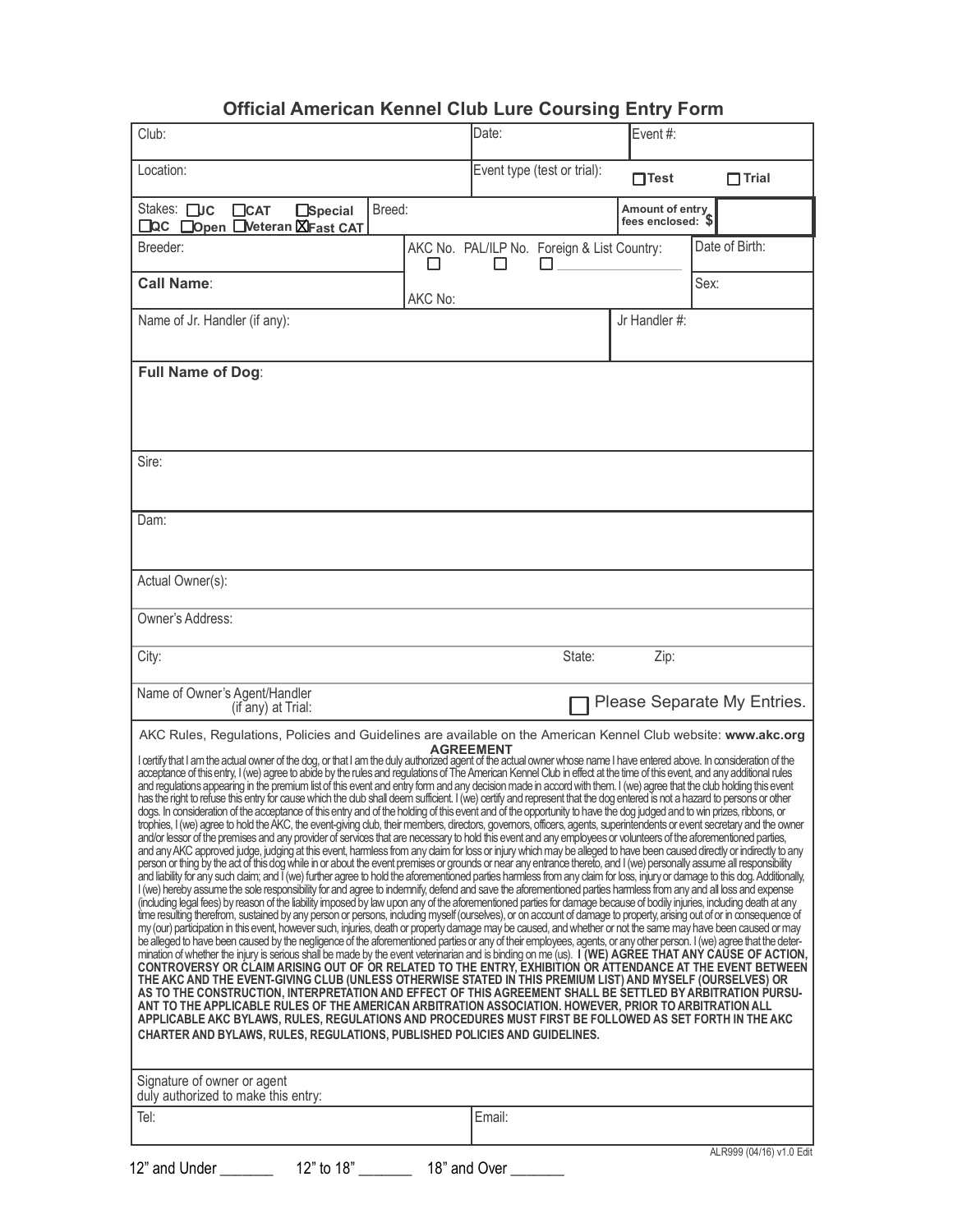#### **Official American Kennel Club Lure Coursing Entry Form**

| Club:                                                                                                                                                                                                                                                                                                                                                                                                                                                                                                                                                                                                                                                                                                                                                                                                                                                                                                                                                                                                                                                                                                                                                                                                                                                                                                                                                                                                                                                                                                                                                                                                                                                                                                                                                                                                                                                                                                                                                                                                                                                                                                                                                                                                                                                                                                                                                                                                                                                                                                                                                                                                                                                                                                                                                                                                                                                                                                                                                                                                                                                                                                                                                                                                                                                                                                                                                                                                                                                                                                                                 |         | Date:                                       | Event#:                              |                             |
|---------------------------------------------------------------------------------------------------------------------------------------------------------------------------------------------------------------------------------------------------------------------------------------------------------------------------------------------------------------------------------------------------------------------------------------------------------------------------------------------------------------------------------------------------------------------------------------------------------------------------------------------------------------------------------------------------------------------------------------------------------------------------------------------------------------------------------------------------------------------------------------------------------------------------------------------------------------------------------------------------------------------------------------------------------------------------------------------------------------------------------------------------------------------------------------------------------------------------------------------------------------------------------------------------------------------------------------------------------------------------------------------------------------------------------------------------------------------------------------------------------------------------------------------------------------------------------------------------------------------------------------------------------------------------------------------------------------------------------------------------------------------------------------------------------------------------------------------------------------------------------------------------------------------------------------------------------------------------------------------------------------------------------------------------------------------------------------------------------------------------------------------------------------------------------------------------------------------------------------------------------------------------------------------------------------------------------------------------------------------------------------------------------------------------------------------------------------------------------------------------------------------------------------------------------------------------------------------------------------------------------------------------------------------------------------------------------------------------------------------------------------------------------------------------------------------------------------------------------------------------------------------------------------------------------------------------------------------------------------------------------------------------------------------------------------------------------------------------------------------------------------------------------------------------------------------------------------------------------------------------------------------------------------------------------------------------------------------------------------------------------------------------------------------------------------------------------------------------------------------------------------------------------------|---------|---------------------------------------------|--------------------------------------|-----------------------------|
| Location:                                                                                                                                                                                                                                                                                                                                                                                                                                                                                                                                                                                                                                                                                                                                                                                                                                                                                                                                                                                                                                                                                                                                                                                                                                                                                                                                                                                                                                                                                                                                                                                                                                                                                                                                                                                                                                                                                                                                                                                                                                                                                                                                                                                                                                                                                                                                                                                                                                                                                                                                                                                                                                                                                                                                                                                                                                                                                                                                                                                                                                                                                                                                                                                                                                                                                                                                                                                                                                                                                                                             |         | Event type (test or trial):                 | $\Box$ Test                          | $\Box$ Trial                |
| Breed:<br>Stakes: □ uc<br>$\Box$ CAT<br>$\Box$ Special<br><b>QC</b> Dopen OVeteran <b>X</b> Fast CAT                                                                                                                                                                                                                                                                                                                                                                                                                                                                                                                                                                                                                                                                                                                                                                                                                                                                                                                                                                                                                                                                                                                                                                                                                                                                                                                                                                                                                                                                                                                                                                                                                                                                                                                                                                                                                                                                                                                                                                                                                                                                                                                                                                                                                                                                                                                                                                                                                                                                                                                                                                                                                                                                                                                                                                                                                                                                                                                                                                                                                                                                                                                                                                                                                                                                                                                                                                                                                                  |         |                                             | Amount of entry<br>fees enclosed: \$ |                             |
| Breeder:                                                                                                                                                                                                                                                                                                                                                                                                                                                                                                                                                                                                                                                                                                                                                                                                                                                                                                                                                                                                                                                                                                                                                                                                                                                                                                                                                                                                                                                                                                                                                                                                                                                                                                                                                                                                                                                                                                                                                                                                                                                                                                                                                                                                                                                                                                                                                                                                                                                                                                                                                                                                                                                                                                                                                                                                                                                                                                                                                                                                                                                                                                                                                                                                                                                                                                                                                                                                                                                                                                                              | П       | AKC No. PAL/ILP No. Foreign & List Country: |                                      | Date of Birth:              |
| <b>Call Name:</b>                                                                                                                                                                                                                                                                                                                                                                                                                                                                                                                                                                                                                                                                                                                                                                                                                                                                                                                                                                                                                                                                                                                                                                                                                                                                                                                                                                                                                                                                                                                                                                                                                                                                                                                                                                                                                                                                                                                                                                                                                                                                                                                                                                                                                                                                                                                                                                                                                                                                                                                                                                                                                                                                                                                                                                                                                                                                                                                                                                                                                                                                                                                                                                                                                                                                                                                                                                                                                                                                                                                     | AKC No: |                                             |                                      | Sex:                        |
| Name of Jr. Handler (if any):                                                                                                                                                                                                                                                                                                                                                                                                                                                                                                                                                                                                                                                                                                                                                                                                                                                                                                                                                                                                                                                                                                                                                                                                                                                                                                                                                                                                                                                                                                                                                                                                                                                                                                                                                                                                                                                                                                                                                                                                                                                                                                                                                                                                                                                                                                                                                                                                                                                                                                                                                                                                                                                                                                                                                                                                                                                                                                                                                                                                                                                                                                                                                                                                                                                                                                                                                                                                                                                                                                         |         |                                             | Jr Handler #:                        |                             |
| Full Name of Dog:                                                                                                                                                                                                                                                                                                                                                                                                                                                                                                                                                                                                                                                                                                                                                                                                                                                                                                                                                                                                                                                                                                                                                                                                                                                                                                                                                                                                                                                                                                                                                                                                                                                                                                                                                                                                                                                                                                                                                                                                                                                                                                                                                                                                                                                                                                                                                                                                                                                                                                                                                                                                                                                                                                                                                                                                                                                                                                                                                                                                                                                                                                                                                                                                                                                                                                                                                                                                                                                                                                                     |         |                                             |                                      |                             |
|                                                                                                                                                                                                                                                                                                                                                                                                                                                                                                                                                                                                                                                                                                                                                                                                                                                                                                                                                                                                                                                                                                                                                                                                                                                                                                                                                                                                                                                                                                                                                                                                                                                                                                                                                                                                                                                                                                                                                                                                                                                                                                                                                                                                                                                                                                                                                                                                                                                                                                                                                                                                                                                                                                                                                                                                                                                                                                                                                                                                                                                                                                                                                                                                                                                                                                                                                                                                                                                                                                                                       |         |                                             |                                      |                             |
| Sire:                                                                                                                                                                                                                                                                                                                                                                                                                                                                                                                                                                                                                                                                                                                                                                                                                                                                                                                                                                                                                                                                                                                                                                                                                                                                                                                                                                                                                                                                                                                                                                                                                                                                                                                                                                                                                                                                                                                                                                                                                                                                                                                                                                                                                                                                                                                                                                                                                                                                                                                                                                                                                                                                                                                                                                                                                                                                                                                                                                                                                                                                                                                                                                                                                                                                                                                                                                                                                                                                                                                                 |         |                                             |                                      |                             |
| Dam:                                                                                                                                                                                                                                                                                                                                                                                                                                                                                                                                                                                                                                                                                                                                                                                                                                                                                                                                                                                                                                                                                                                                                                                                                                                                                                                                                                                                                                                                                                                                                                                                                                                                                                                                                                                                                                                                                                                                                                                                                                                                                                                                                                                                                                                                                                                                                                                                                                                                                                                                                                                                                                                                                                                                                                                                                                                                                                                                                                                                                                                                                                                                                                                                                                                                                                                                                                                                                                                                                                                                  |         |                                             |                                      |                             |
|                                                                                                                                                                                                                                                                                                                                                                                                                                                                                                                                                                                                                                                                                                                                                                                                                                                                                                                                                                                                                                                                                                                                                                                                                                                                                                                                                                                                                                                                                                                                                                                                                                                                                                                                                                                                                                                                                                                                                                                                                                                                                                                                                                                                                                                                                                                                                                                                                                                                                                                                                                                                                                                                                                                                                                                                                                                                                                                                                                                                                                                                                                                                                                                                                                                                                                                                                                                                                                                                                                                                       |         |                                             |                                      |                             |
| Actual Owner(s):                                                                                                                                                                                                                                                                                                                                                                                                                                                                                                                                                                                                                                                                                                                                                                                                                                                                                                                                                                                                                                                                                                                                                                                                                                                                                                                                                                                                                                                                                                                                                                                                                                                                                                                                                                                                                                                                                                                                                                                                                                                                                                                                                                                                                                                                                                                                                                                                                                                                                                                                                                                                                                                                                                                                                                                                                                                                                                                                                                                                                                                                                                                                                                                                                                                                                                                                                                                                                                                                                                                      |         |                                             |                                      |                             |
| Owner's Address:                                                                                                                                                                                                                                                                                                                                                                                                                                                                                                                                                                                                                                                                                                                                                                                                                                                                                                                                                                                                                                                                                                                                                                                                                                                                                                                                                                                                                                                                                                                                                                                                                                                                                                                                                                                                                                                                                                                                                                                                                                                                                                                                                                                                                                                                                                                                                                                                                                                                                                                                                                                                                                                                                                                                                                                                                                                                                                                                                                                                                                                                                                                                                                                                                                                                                                                                                                                                                                                                                                                      |         |                                             |                                      |                             |
| City:                                                                                                                                                                                                                                                                                                                                                                                                                                                                                                                                                                                                                                                                                                                                                                                                                                                                                                                                                                                                                                                                                                                                                                                                                                                                                                                                                                                                                                                                                                                                                                                                                                                                                                                                                                                                                                                                                                                                                                                                                                                                                                                                                                                                                                                                                                                                                                                                                                                                                                                                                                                                                                                                                                                                                                                                                                                                                                                                                                                                                                                                                                                                                                                                                                                                                                                                                                                                                                                                                                                                 |         | State:                                      | Zip:                                 |                             |
| Name of Owner's Agent/Handler<br>(if any) at Trial:                                                                                                                                                                                                                                                                                                                                                                                                                                                                                                                                                                                                                                                                                                                                                                                                                                                                                                                                                                                                                                                                                                                                                                                                                                                                                                                                                                                                                                                                                                                                                                                                                                                                                                                                                                                                                                                                                                                                                                                                                                                                                                                                                                                                                                                                                                                                                                                                                                                                                                                                                                                                                                                                                                                                                                                                                                                                                                                                                                                                                                                                                                                                                                                                                                                                                                                                                                                                                                                                                   |         |                                             |                                      | Please Separate My Entries. |
| AKC Rules, Regulations, Policies and Guidelines are available on the American Kennel Club website: www.akc.org<br>I certify that I am the actual owner of the dog, or that I am the duly authorized agent of the actual owner whose name I have entered above. In consideration of the<br>acceptance of this entry, I (we) agree to abide by the rules and regulations of The American Kennel Club in effect at the time of this event, and any additional rules<br>and requlations appearing in the premium list of this event and entry form and any decision made in accord with them. I (we) agree that the club holding this event<br>has the right to refuse this entry for cause which the club shall deem sufficient. I (we) certify and represent that the dog entered is not a hazard to persons or other<br>dogs. In consideration of the acceptance of this entry and of the holding of this event and of the opportunity to have the dog judged and to win prizes, ribbons, or<br>trophies, I (we) agree to hold the AKC, the event-giving club, their members, directors, governors, officers, agents, superintendents or event secretary and the owner<br>and/or lessor of the premises and any provider of services that are necessary to hold this event and any employees or volunteers of the aforementioned parties,<br>and any AKC approved judge, judging at this event, harmless from any daim for loss or injury which may be alleged to have been caused directly or indirectly to any<br>person or thing by the act of this dog while in or about the event premises or grounds or near any entrance thereto, and I (we) personally assume all responsibility<br>and liability for any such claim; and I (we) further agree to hold the aforementioned parties harmless from any claim for loss, injury or damage to this dog. Additionally,<br>I (we) hereby assume the sole responsibility for and agree to indemnify, defend and save the aforementioned parties harmless from any and all loss and expense<br>(including legal fees) by reason of the liability imposed by law upon any of the aforementioned parties for damage because of bodily injuries, including death at any<br>time resulting therefrom, sustained by any person or persons, including myself (ourselves), or on account of damage to property, arising out of or in consequence of<br>my (our) participation in this event, however such, injuries, death or property damage may be caused, and whether or not the same may have been caused or may<br>be alleged to have been caused by the negligence of the aforementioned parties or any of their employees, agents, or any other person. I (we) agree that the deter-<br>mination of whether the injury is serious shall be made by the event veterinarian and is binding on me (us). I (WE) AGREE THAT ANY CAUSE OF ACTION,<br>CONTROVERSY OR CLAIM ARISING OUT OF OR RELATED TO THE ENTRY, EXHIBITION OR ATTENDANCE AT THE EVENT BETWEEN<br>THE AKC AND THE EVENT-GIVING CLUB (UNLESS OTHERWISE STATED IN THIS PREMIUM LIST) AND MYSELF (OURSELVES) OR<br>AS TO THE CONSTRUCTION, INTERPRETATION AND EFFECT OF THIS AGREEMENT SHALL BE SETTLED BY ARBITRATION PURSU-<br>ANT TO THE APPLICABLE RULES OF THE AMERICAN ARBITRATION ASSOCIATION. HOWEVER, PRIOR TO ARBITRATION ALL<br>APPLICABLE AKC BYLAWS, RULES, REGULATIONS AND PROCEDURES MUST FIRST BE FOLLOWED AS SET FORTH IN THE AKC<br>CHARTER AND BYLAWS, RULES, REGULATIONS, PUBLISHED POLICIES AND GUIDELINES. |         | <b>AGREEMENT</b>                            |                                      |                             |
| Signature of owner or agent<br>duly authorized to make this entry:                                                                                                                                                                                                                                                                                                                                                                                                                                                                                                                                                                                                                                                                                                                                                                                                                                                                                                                                                                                                                                                                                                                                                                                                                                                                                                                                                                                                                                                                                                                                                                                                                                                                                                                                                                                                                                                                                                                                                                                                                                                                                                                                                                                                                                                                                                                                                                                                                                                                                                                                                                                                                                                                                                                                                                                                                                                                                                                                                                                                                                                                                                                                                                                                                                                                                                                                                                                                                                                                    |         |                                             |                                      |                             |
| Tel:                                                                                                                                                                                                                                                                                                                                                                                                                                                                                                                                                                                                                                                                                                                                                                                                                                                                                                                                                                                                                                                                                                                                                                                                                                                                                                                                                                                                                                                                                                                                                                                                                                                                                                                                                                                                                                                                                                                                                                                                                                                                                                                                                                                                                                                                                                                                                                                                                                                                                                                                                                                                                                                                                                                                                                                                                                                                                                                                                                                                                                                                                                                                                                                                                                                                                                                                                                                                                                                                                                                                  |         | Email:                                      |                                      |                             |
| 12" to 18"<br>12" and Under                                                                                                                                                                                                                                                                                                                                                                                                                                                                                                                                                                                                                                                                                                                                                                                                                                                                                                                                                                                                                                                                                                                                                                                                                                                                                                                                                                                                                                                                                                                                                                                                                                                                                                                                                                                                                                                                                                                                                                                                                                                                                                                                                                                                                                                                                                                                                                                                                                                                                                                                                                                                                                                                                                                                                                                                                                                                                                                                                                                                                                                                                                                                                                                                                                                                                                                                                                                                                                                                                                           |         | 18" and Over                                |                                      | ALR999 (04/16) v1.0 Edit    |